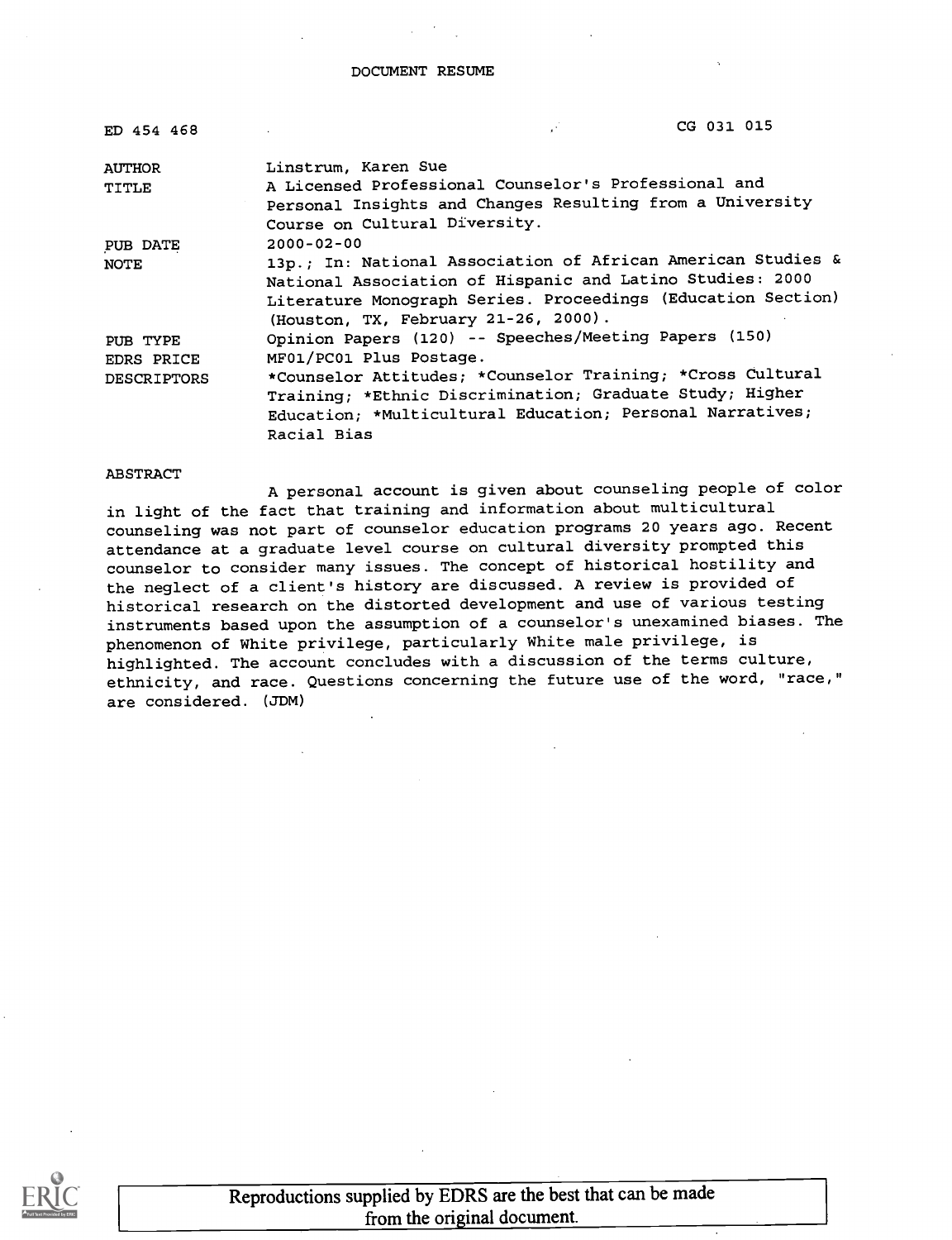$-931015$ 

C O <sup>O</sup>0

# A Licensed Professional Counselor's Professional and Personal Insights and Changes Resulting from a University Course on Cultural Diversity

## by

# Ms. Karen Sue Linstrum Texas A&M University - Commerce Commerce, Texas

لقريف

U.S. DEPARTMENT OF EDUCATION<br>Office of Educational Research and Improvement EDUCATIONAL RESOURCES INFORMATION CENTER (ERIC) This document has been reproduced as received from the person or organization originating it. Minor changes have been made to improve reproduction quality. Points of view or opinions stated in this document do not necessarily represent official OERI position or policy.

PERMISSION TO REPRODUCE AND DISSEMINATE THIS MATERIAL,HAS BEEN GRANTED BY

TO THE EDUCATIONAL RESOURCES INFORMATION CENTER (ERIC)

BEST COPY AVAILABLE

 $\mathcal{Z}$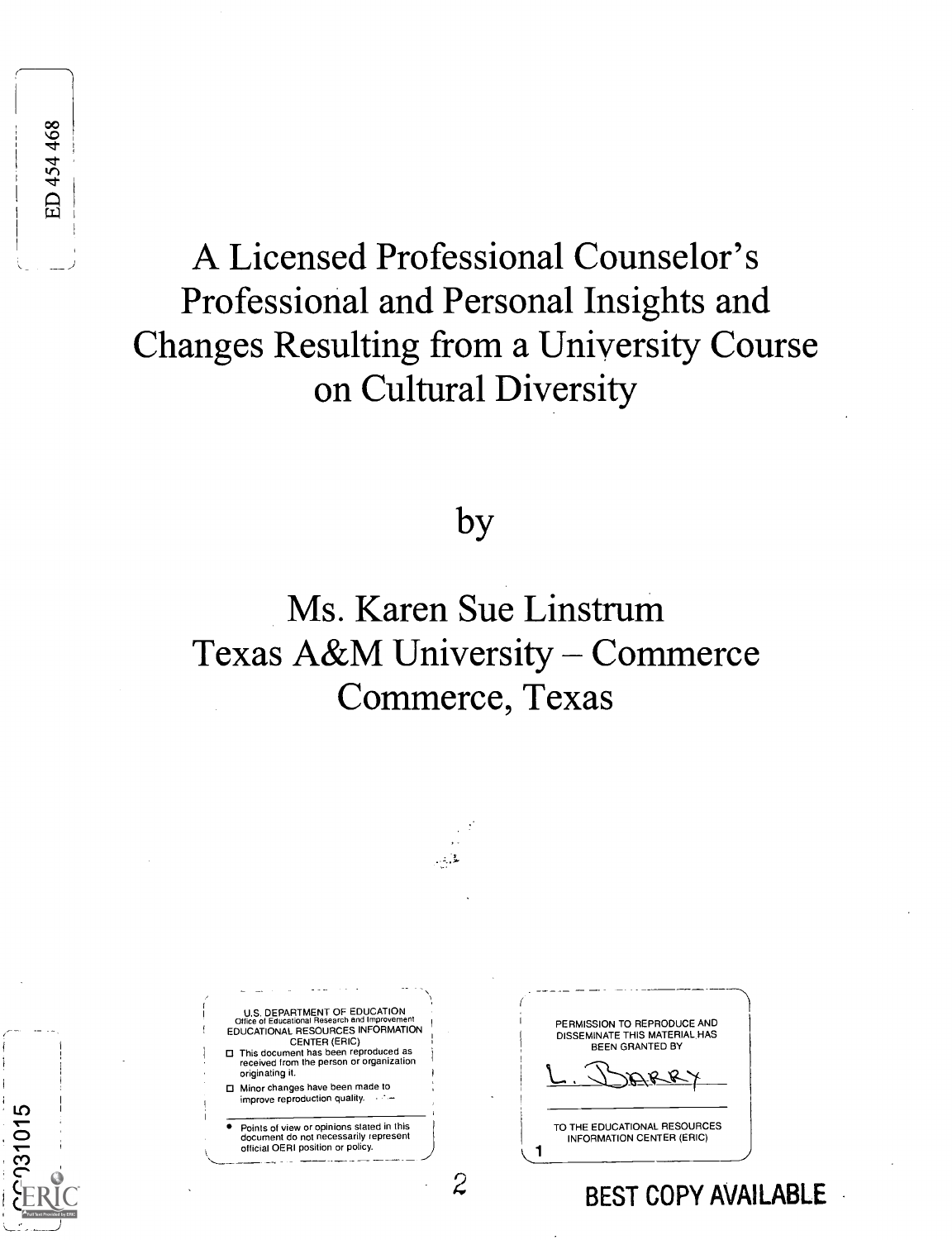### A Licensed Professional Counselor's Professional and Personal Insights and Changes Resulting from a University Course on Cultural **Diversity**

### ABSTRACT

At age forty-two, this Licensed Professional Counselor is now learning that the professional training she received twenty years ago is not appropriate for use with people of color. Twenty years ago, training and information about multicultural counseling competencies was not required in the university counseling programs in Texas. Fortunately, today such training is required in order to become a Licensed Professional Counselor in Texas. This presentation highlights the issues and facts most emotionally absorbed by this counselor/student while participating in a graduate level class on cultural diversity.

From Pedersen (1987), four of the ten assumptions specifically influential on this counselor will be discussed. Within the assumption concerning the neglect of the client's history, the concept of historical hostility, first presented by Vontress (1996) will be introduced. From the assumption concerning a counselor's unexamined biases, Gould's (1996) historical research on the distorted development and use of various testing instruments will be discussed. To answer this counselor's question of "why am I just now learning this?," the phenomenon of white privilege and of white male privilege (McIntosh, 1988) will be highlighted. The presentation will conclude with a discussion of the terms culture, ethnicity and race. Questions concerning the future use of the term/word "race" will be entertained using Cameron and Wycoff (1998) as a guide.

308

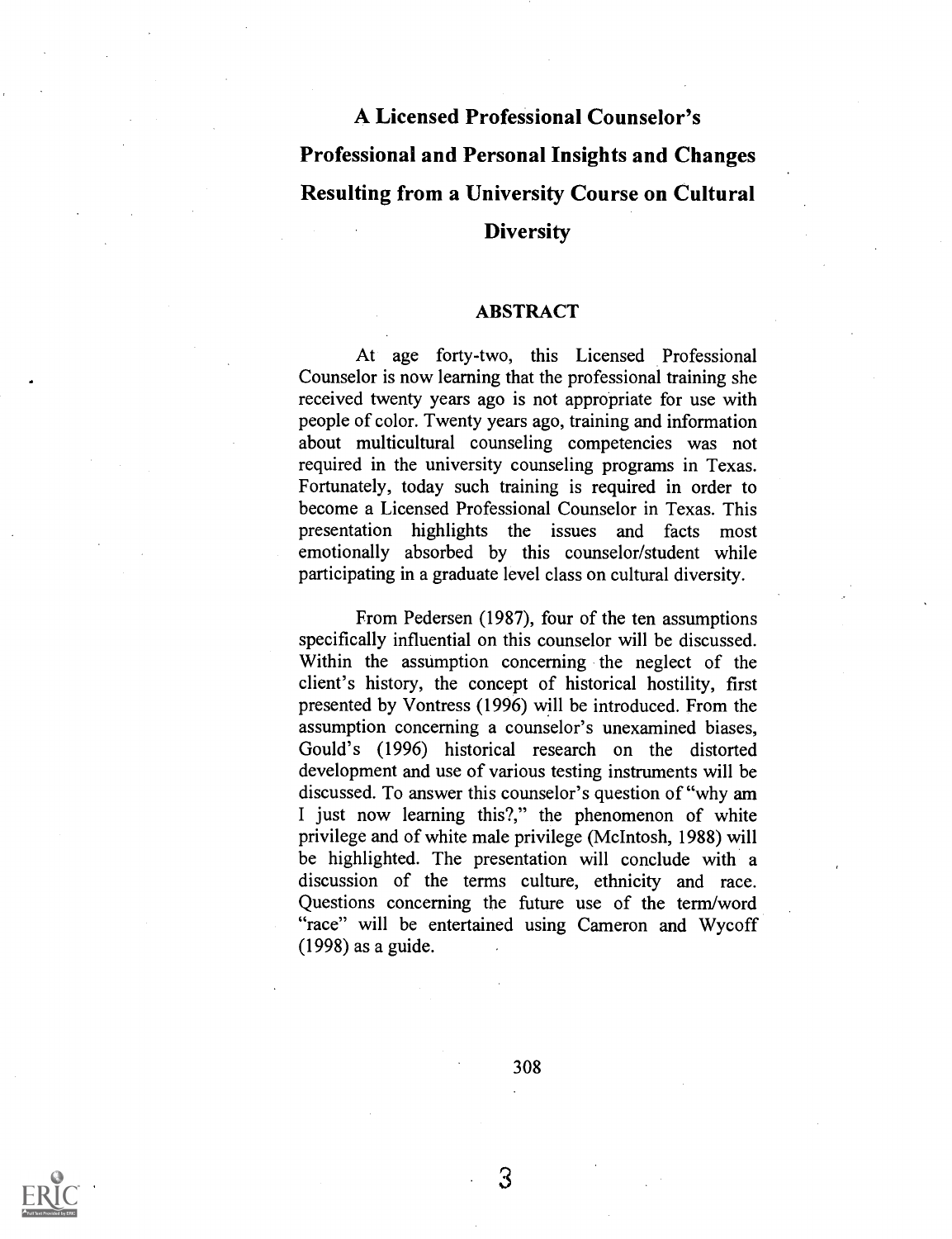I began realizing that I was missing something during my second year as a Special Education School Counselor. I had escaped to the public school system from the psychiatric field which had begun to economically deteriorate around me. I had sensed that I was missing several elements from my life with one of those elements being the expression of maternal instincts. Now in the school system, surrounded by children, my maternal feelings bloomed and I enjoyed being a counselor. I felt more complete. Still; I struggled to know some of my students. I struggled to build rapport with my students of color. What was I doing wrong? What was I missing? Fortunately, I had the opportunity of having an Hispanic student assigned to me for counseling who ended up educating and counseling me.

My student was by all American public school rules and standards a trouble maker. He was only fifteen, yet he already had two jobs. He would rather go to work than to school, and he skipped school to go to work. He "owed" the Texas Education Agency and the State of Texas many summer or Saturday "school days" to make up for his

309

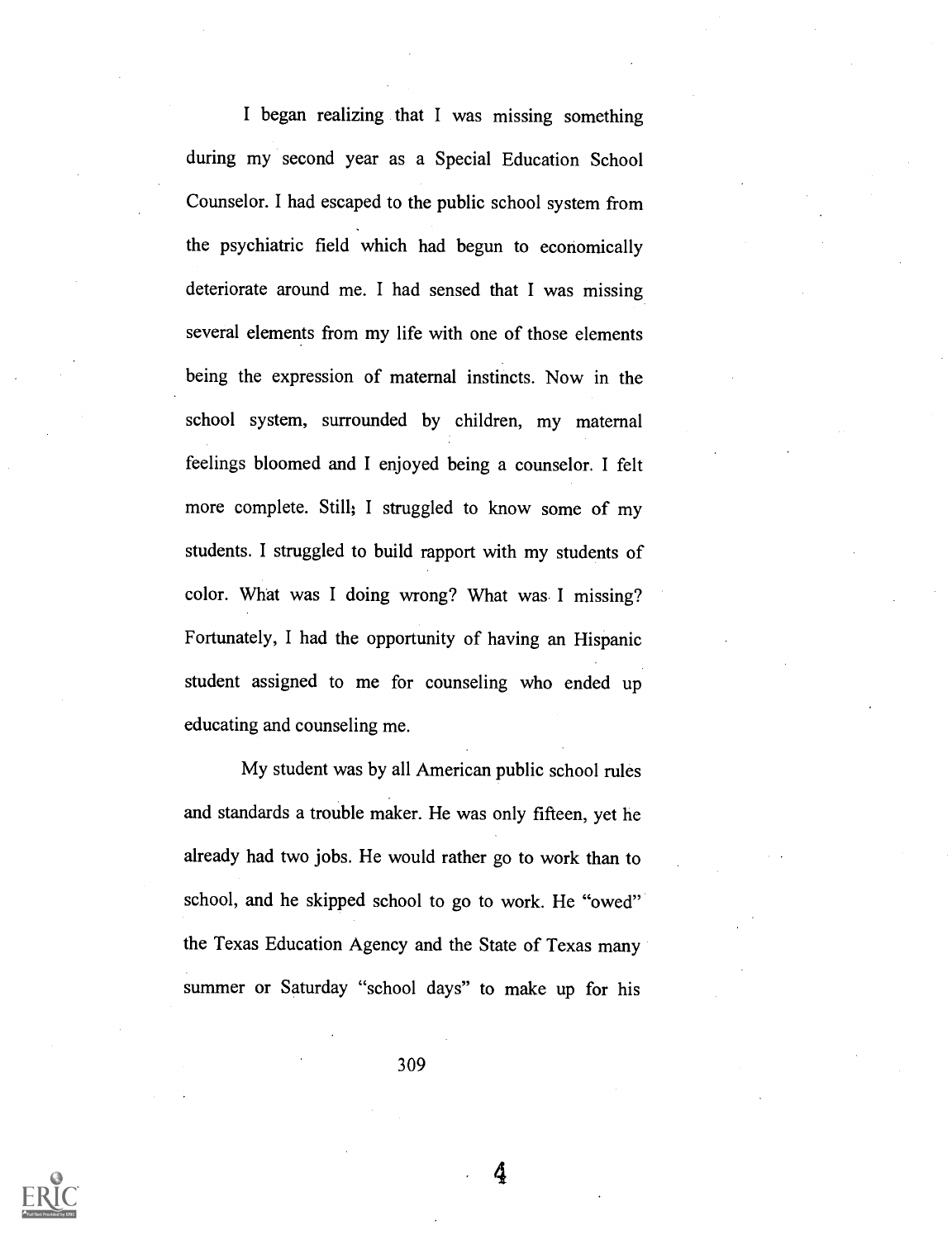absences and failing grades. Yet, my student was always clean and nicely dressed, and he was always respectful to me as well as the truancy officer. After four months of trying traditional techniques to motivate him to come to school, I told him I was confused and asked him to please tell me what was going on. I felt lost. Thank goodness my student choose to talk with me. He smiled and began to tell me what he valued and what was important to him. He mentioned his mother, his family members in Mexico, and his role as provider since his father and older brother had left them. This was my first real experience with cultural diversity counseling, but I did not know it at the time. I did not have the words "cultural diversity counseling" in my vocabulary. Since then, my vocabulary has grown. I am grateful for the positive changes that I have experienced from taking a graduate cultural diversity class.

The changes I have experienced started while reading Pedersen's (1987) article about counseling assumptions. Now, I had words, phrases, and concepts to help describe and explain what I had been missing. Four of the ten assumptions particularly impacted me:

310



 $5$ .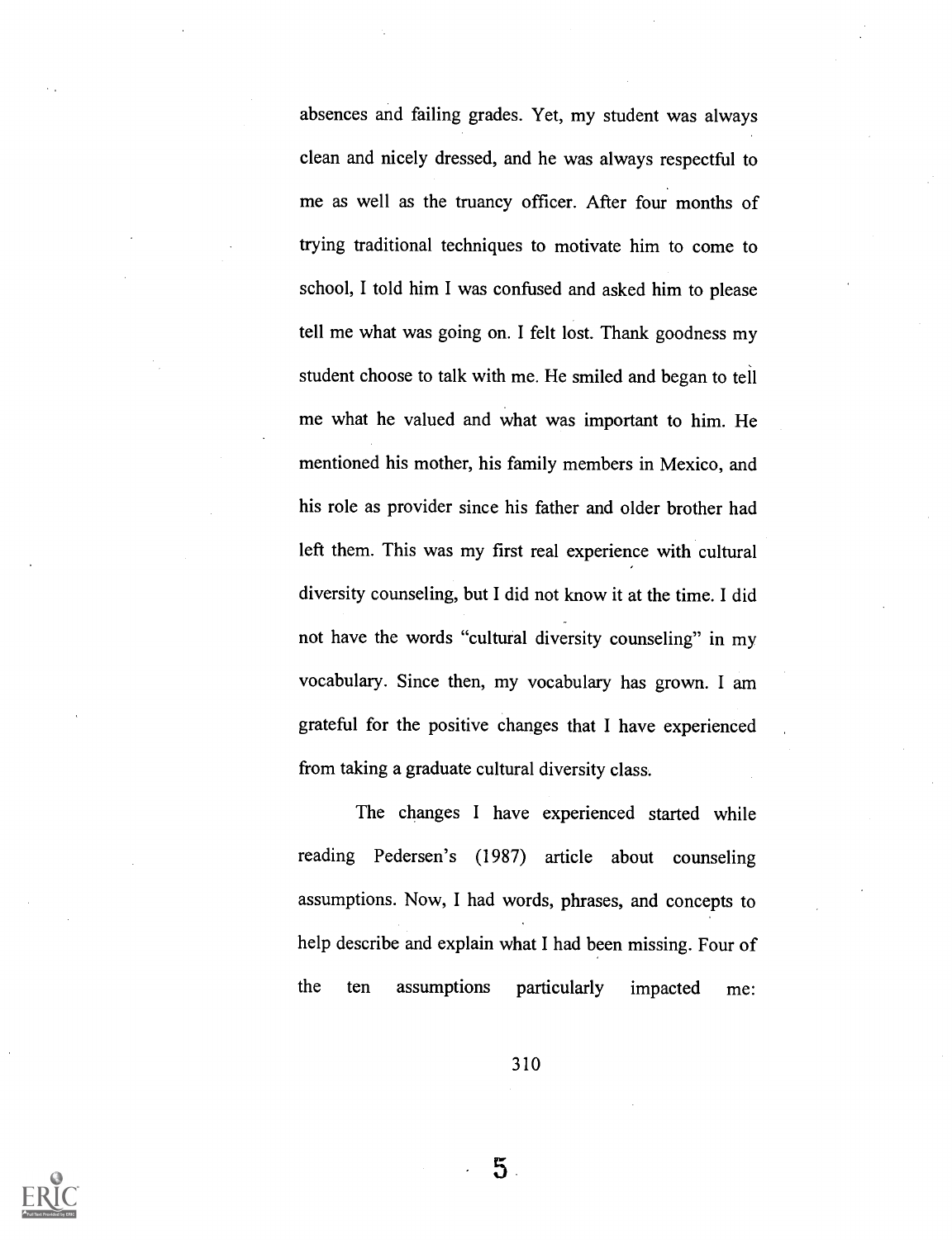fragmentation by academic disciplines, focus on changing the individual instead of the system, neglect of history, and dangers of encapsulation. I have two graduate degrees in disciplines related to counseling, Sociology and Rehabilitation Counseling. Yet, I do not recall specifically discussing multicultural issues while earning my degrees. The issues and ideas studied in sociology are correlated to the external stresses that many people of color and diverse backgrounds have to contemplate daily in order to survive. It seems that it would be helpful to apply our knowledge concerning complex organizations and institutions, and implement structures and systems to prevent cultural bias. Rehabilitation counseling is directed towards affirming a diverse group of people, those with a disability. I recall excellent training and teaching about how to counsel with someone whose speech may be impaired, who may have a visual impairment, or who may have physical limitations. However, I do not recall discussing what possible ramifications could occur in counseling if the person with a disability was also a person of color. Multicultural issues were not yet apparent.

311

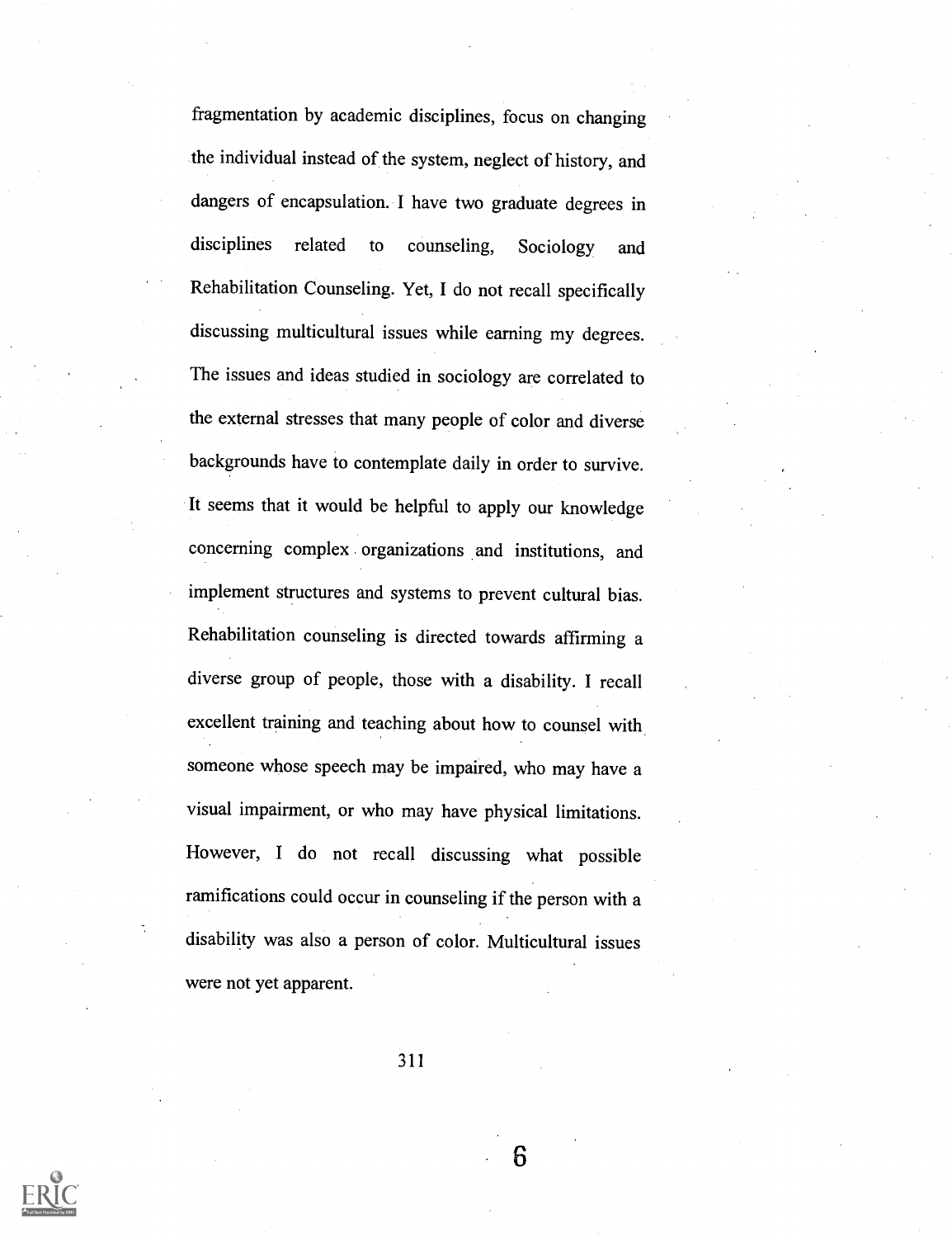My Hispanic student who first taught me about cultural differences, was being punished for not fitting into the school system. The school was not acknowledging his family's history or background. The system did not respect the importance of loyalty he felt for his family members in Mexico. This ignorance resulted in further distrust and isolation between the family and school personnel. Unexamined assumptions were preventing any kind of communication between the school and the family. I read Vontress' (1996) article and I realized that I knew what historical hostility looked like. My feelings of guilt for being part of the problem began to swell.

As my cultural diversity class continued, I read chapter five from Gould's (1996) The Mismeasure of Man. Now, I was also angry. When I read Gould's chapter, I lost a lot of respect for my own profession. The very foundation upon which my profession is based is warped. I felt like I had been "duped". Alfred Binet's test was used against his wishes to label people, to try to prove that people of color and certain immigrants to America were inferior to people with white skin, EuroAmericans. Gould's chapter opened

312

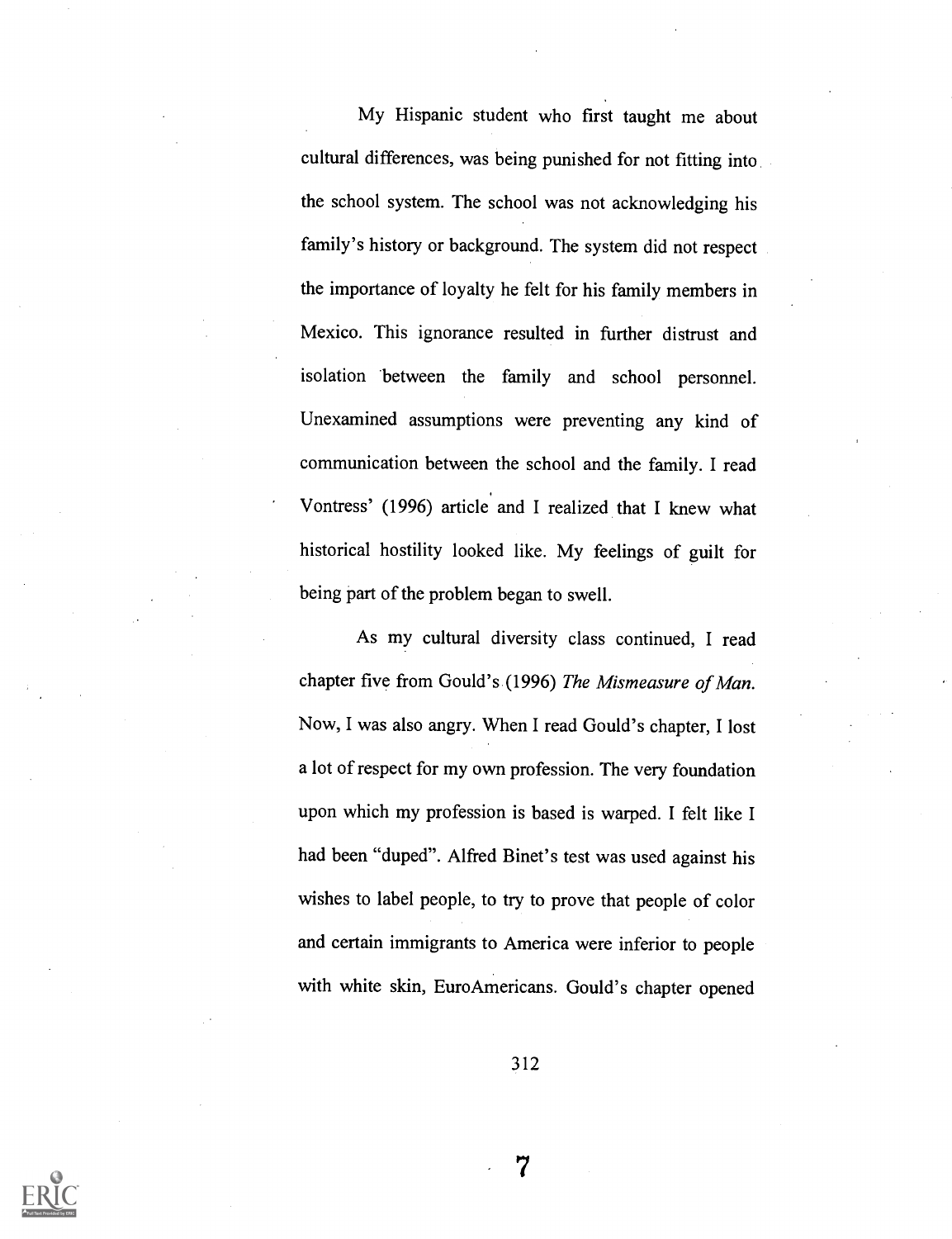my eyes to the fact that most theories, instruments, and approaches were developed by men, European men. The theories do not incorporate women and people of color. We, as counselors, must work toward learning and developing new models and theories that do incorporate elements and factors of cultural diversity.

Reading next about White privilege and male privilege from McIntosh (1995), my feelings of guilt and anger merged. I was not aware of my privileged status until I read this article. I discovered that I was an oppressor. I was aware of the male privilege status, but not my own status as a White female. Being an oppressor, not acknowledging the dominant culture system, in turn oppresses me. The dominant culture obstructs my own development and most blatantly obstructs the development of people of color. I do not want to be part of the problem, I want to be part of the solution. The conferred dominance or privilege I have is an illusion. I must become more selfaware. How have I been hindered by this dominant culture? I had to be assertive and loud to hold the attention of my parents and others. Parental expectations were never as

313

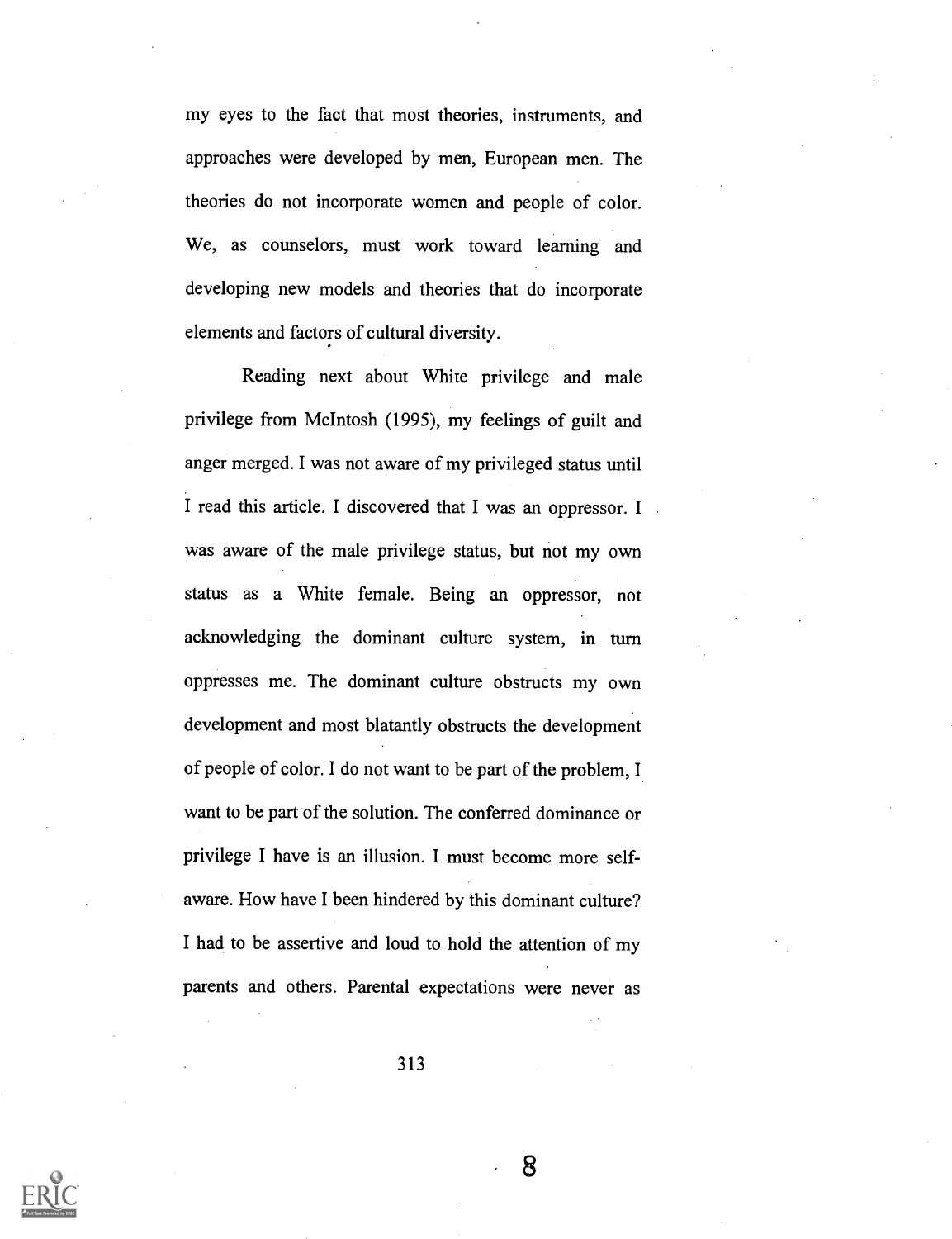high for me as they were for my brother. The standardized school exams I took were normed with male participants, not female participants. Other questions I had were more difficult yet still needed addressing. How much of my father's arrogant attitude towards my mother's career success was part of his human personality and how much of his arrogant attitude is a result of this male privilege dominant culture in our society?

This discovery or acknowledgment of the dominant culture has caused me to review my moral condition, my belief system, my relationship with my Higher Power. I do not want my relationship with God to be an illusion. I must tease apart the man-made dominant culture religiosity from my spiritual beliefs. What has helped me to absorb this information within myself is to use a variation of the twelve step model. This approach has helped me to assimilate and to accommodate this information cognitively and emotionally.

- 1. I admit that I am a person with unearned privileges.
- 2. I believe that a Higher Power can help me change.

314

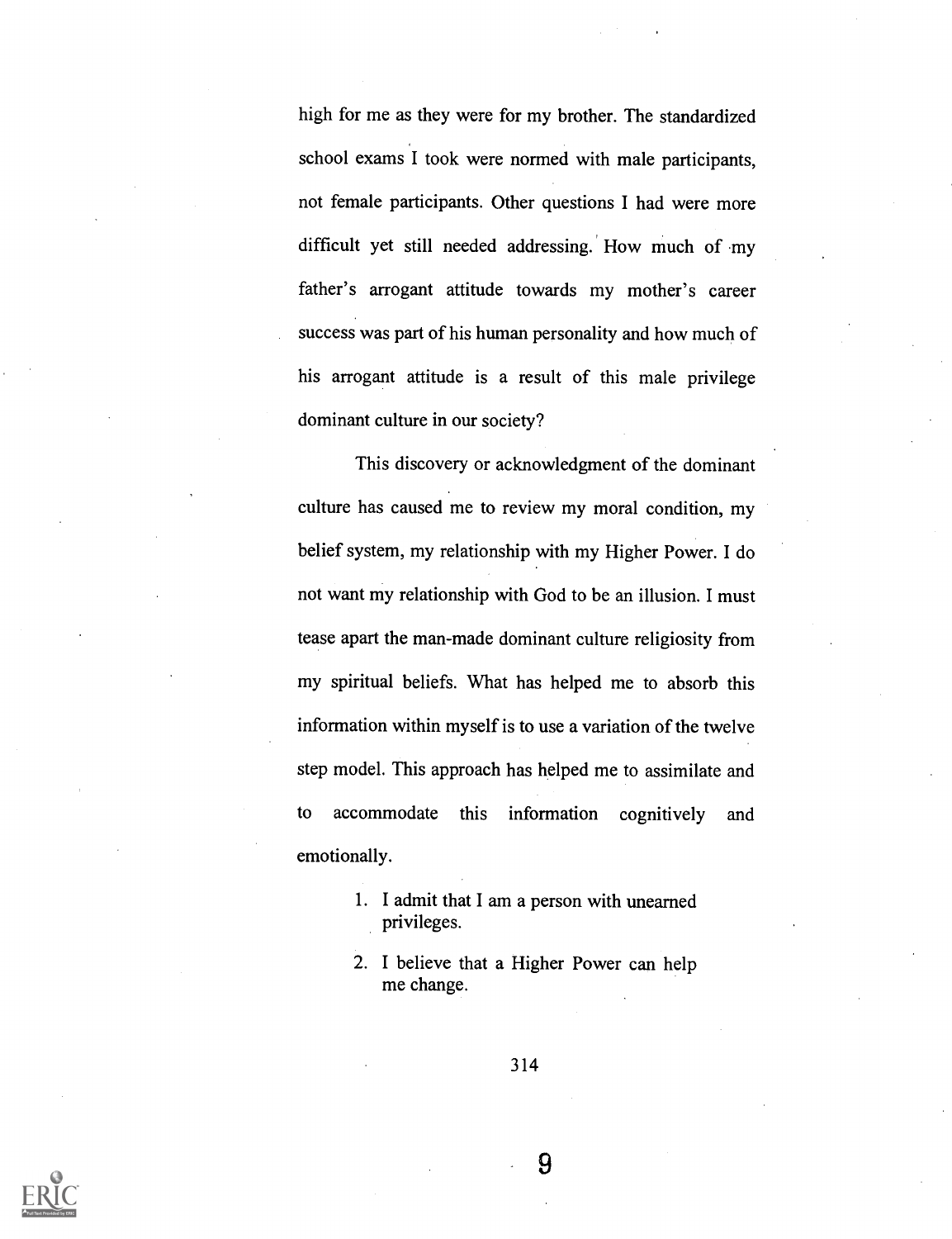- 3. I ask God for help.
- 4. I make a moral inventory of myself.
- 5. I admit to God and another human being the exact nature of my wrongs.
- 6. I ask God to remove these defects of character.
- 7. I ask God to remove my shortcomings.
- 8. I make a list of those I have hurt and be willing to make amends.
- 9. I make amends directly if no further harm is done.
- 10. I continue to take a personal inventory of self and when wrong, admit it.
- 11. I pray for God to continue to help me carry out His will.
- 12. Having had a spiritual awakening as a result of these steps, I help others by educating them about oppression and practice the principles within these twelve steps in everyday life.

Having had a spiritual awakening as a result of this cultural diversity course has led me to change at the personal level. Change must occur at a personal level before our society can change.

Why do we seemingly automatically think of skin color when we hear the term or word "race"? Why don't we think of the Summer Olympic track and swim races, or

315

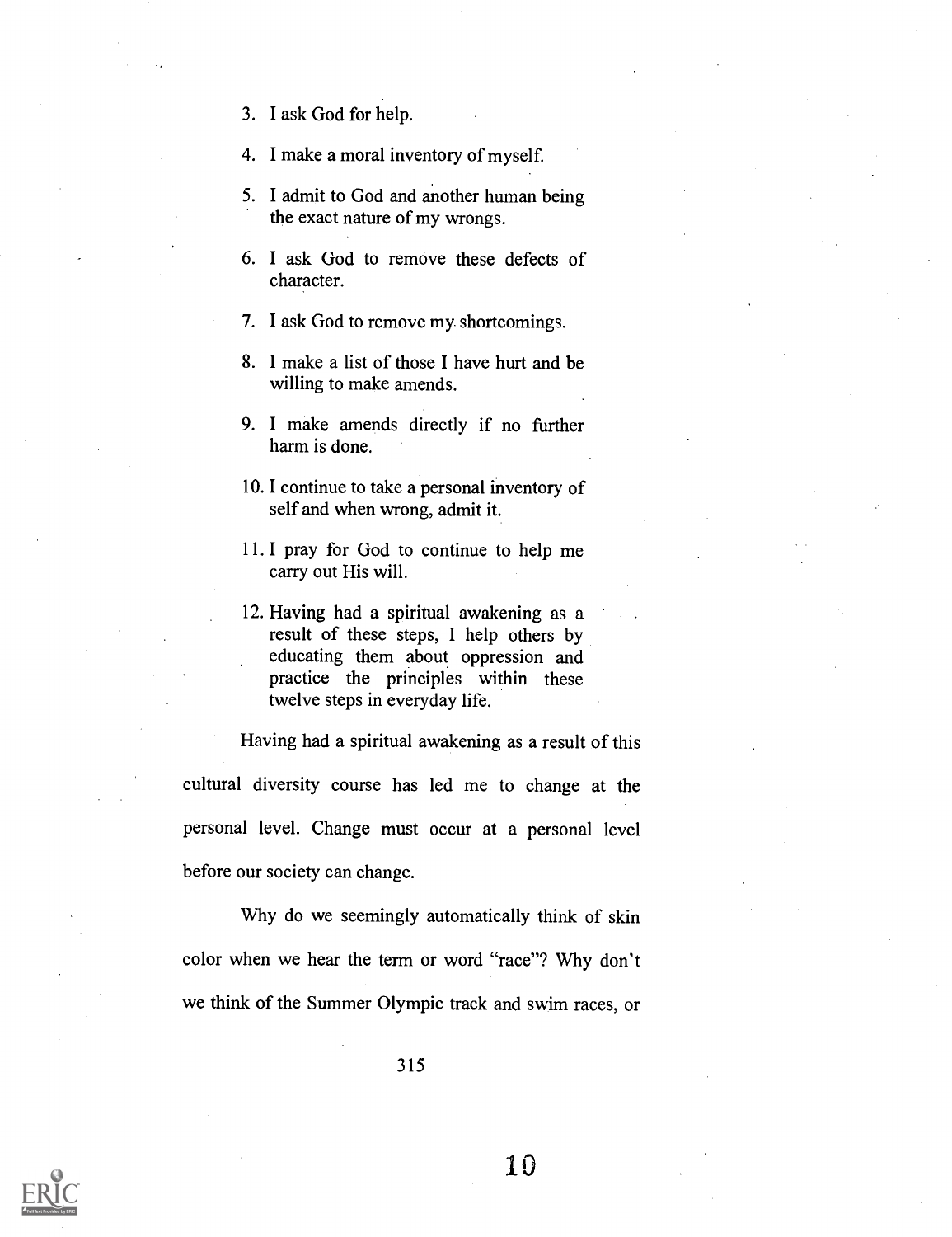the Indianapolis 500 car race instead? While reading from the Cameron and Wycoff (1998) article, I realized that I never really before concentrated on my ethnicity or culture. I need to know my own background to be a competent multicultural counselor. As I studied and learned, I began to understand why using the term "White" to describe my race negates my heritage, my history, my ethnicity.

My ethnicity includes relatives from Sweden, Germany, England, Scotland, and Native American Cherokee Indian. My father's family came to America from Sweden to escape the dominant Lutheran religion. Once here, they changed their last name from Carlson to Linstrum. My maternal great grandfather changed his first name from Klas Henning to Henry to be more American. My father's relatives were intellectuals, but they were poor. My mother's family probably came to America a hundred years before my father's family. They were very poor and illiterate. They chopped cedar for a living. My mother's paternal great grandmother was a Cherokee Indian. My mother was an only child and she died in 1986, so obtaining firm facts about my mother's relatives is difficult.

 $-316$ 

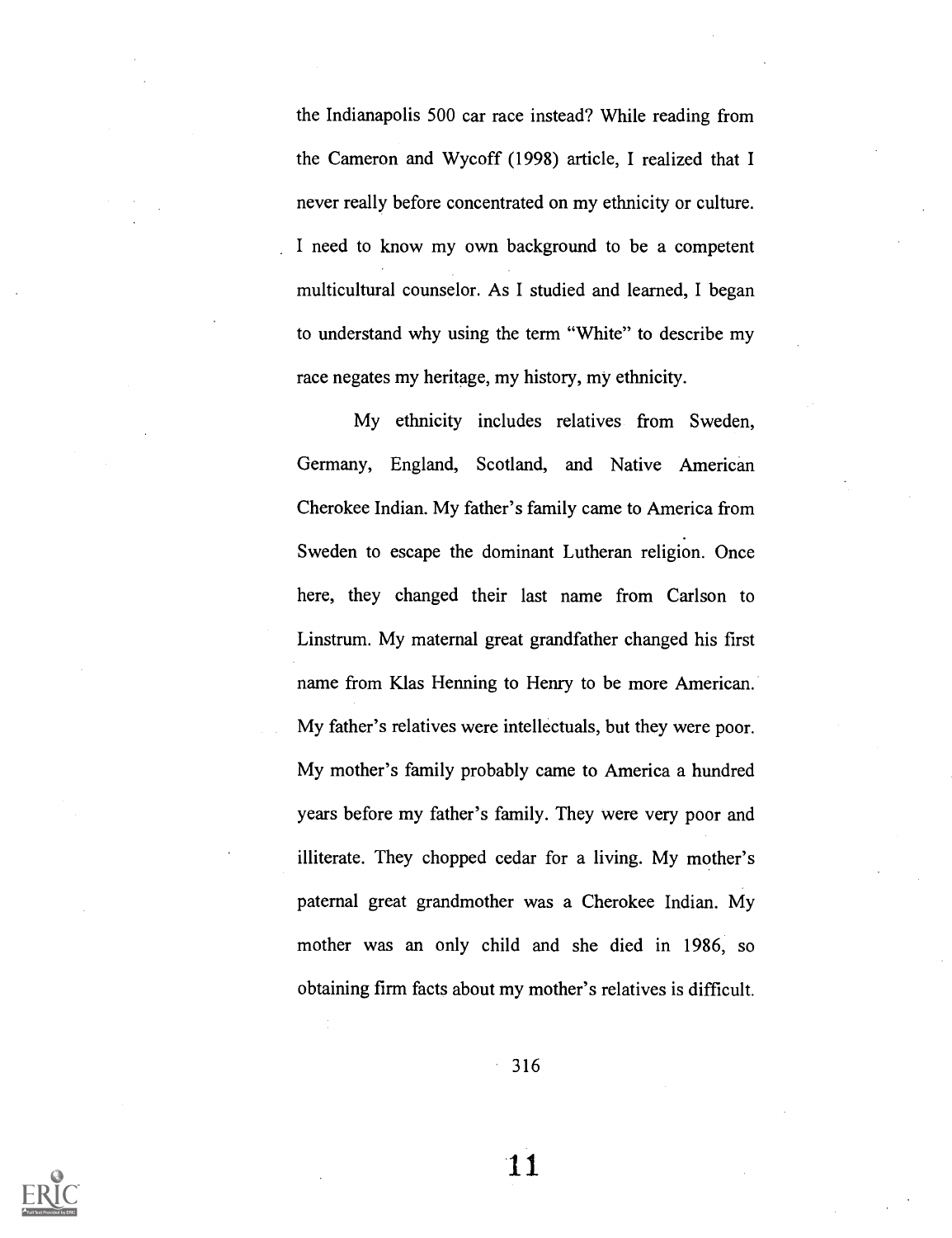My culture is American or even Texan. If you heard me speak, you would know that Lam a Texan.

This is all to emphasize that the term "race" and the words that are used to identify individuals in terms of race (White, Black, Hispanic, other) really do not describe us as individuals within the human family at all. It seems that our diversity is too great to be categorized.. Racial lines will be blurred in the future as people with multiracial backgrounds are born. No checked box on a form or application is going to truly identify anyone because we are all multicultural and diverse.

This presentation and paper has been a cathartic experience for me. I am very happy to have experienced academia at its best, when true learning and personal growth occur. I am grateful to my professor, Dr. Carmen Salazar, for being my teacher. I plan to continue to learn and grow and ask a lot of questions.



317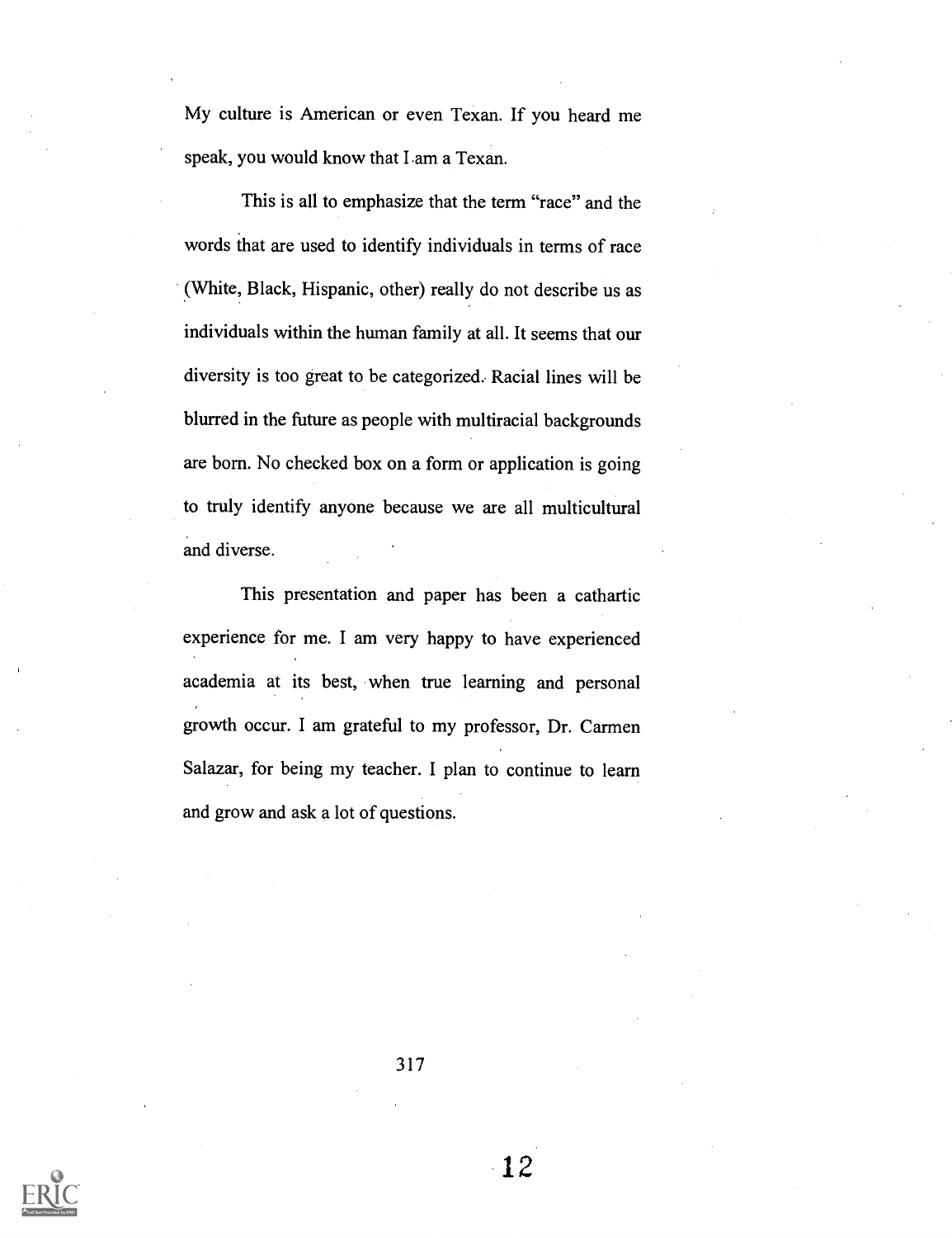### References

- Cameron, S.C., and Wycoff, S.M. (1998), "The destructive nature of the term race: growing beyond a false paradigm", Journal of Counseling and Development, vol. 76, pp. 277-284.
- Gould, S. J. (1996), The hereditarian theory of I.Q., in: Gould, S. J., The mismeasure of man, W. W. Norton, New York, pp. 176-263.
- McIntosh, P. (1995), White privilege and male privilege: a personal account of coming to see correspondences through work in Women's Studies, in: Anderson, M. L. and Collins, P H. (eds.), Race, class and gender: An anthology, Wadsworth, Belmont, CA, pp. 76-87.
- Pedersen, P. (1987), "Ten frequent assumptions of cultural bias in counseling", Journal of Multicultural Counseling and Development, vol. 15, no. 1, pp. 16-24.
- Vontress, C.E. (1996), "A personal retrospective on crosscultural counseling", Journal of Multicultural Counseling and Development, vol. 24, pp. 156-166.



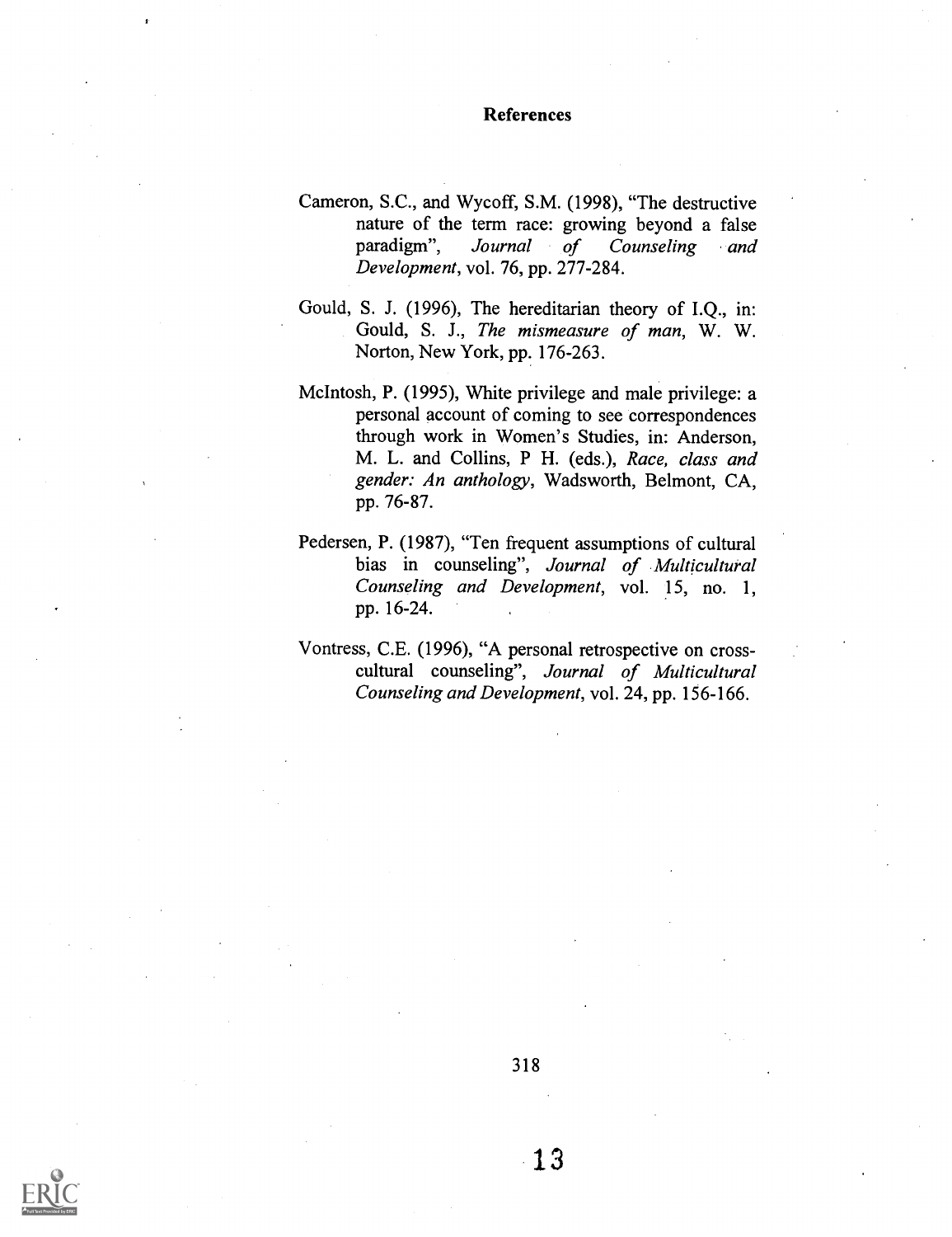U.S. Department of Education Office of Educational Research and Improvement (OERI) National Library of Education (NLE) Educational Resources Information Center (ERIC) ERIC REPRODUCTION RELEASE

I. Document Identification:

Title: Monograph Series of the National Association of African American Studies

Author: Lemuel Berry, Jr.

Corporate Source: National association of Afriean American Studies

Publication Date: July 2001

### II. Reproduction Release:

In order to disseminate as widely as possible timely and significant materials of interest to the educational community, documents announced in the monthly abstract journal of the ERIC system, Resources in Education (RIE), are usually made available to users in microfiche, reproduced paper copy, and electronic media, and sold through the ERIC Document Reproduction Service (EDRS). Credit is given to the source of each document, and, if reproduction release is granted, one of the following notices is affixed to the document.

If permission is granted to reproduce and disseminate the identified document, please check one of the following three options and sign the release form.

Level 1 - Permitting reproduction and dissemination in microfiche or other ERIC archival  ${median (e.g/electronic)}$  and paper copy.

Level 2A - Permitting reproduction and dissemination in microfiche and in electronic media for ERIC archival collection subscribers only.

Level 2B - Permitting reproduction and dissemination in microfiche only.

Documents will be processed as indicated provided reproduction quality permits. If permission to reproduce is granted, but no box is checked, documents will be processed at Level 1.

Sign Here: "I hereby grant to the Educational Resources Information Center (ERIC) nonexclusive permission to reproduce and disseminate this document as indicated above. Reproduction from the ERIC microfiche or electronic media by persons other than ERIC employees and its system contractors requires permission from the copyright holder. Exception is made for non-profit reproduction by libraries and other service agencies to satisfy information needs of educators in response to discrete inquiries."

Signature: Position:<br>Jeminal Burry<sub>2</sub>

Executive Director